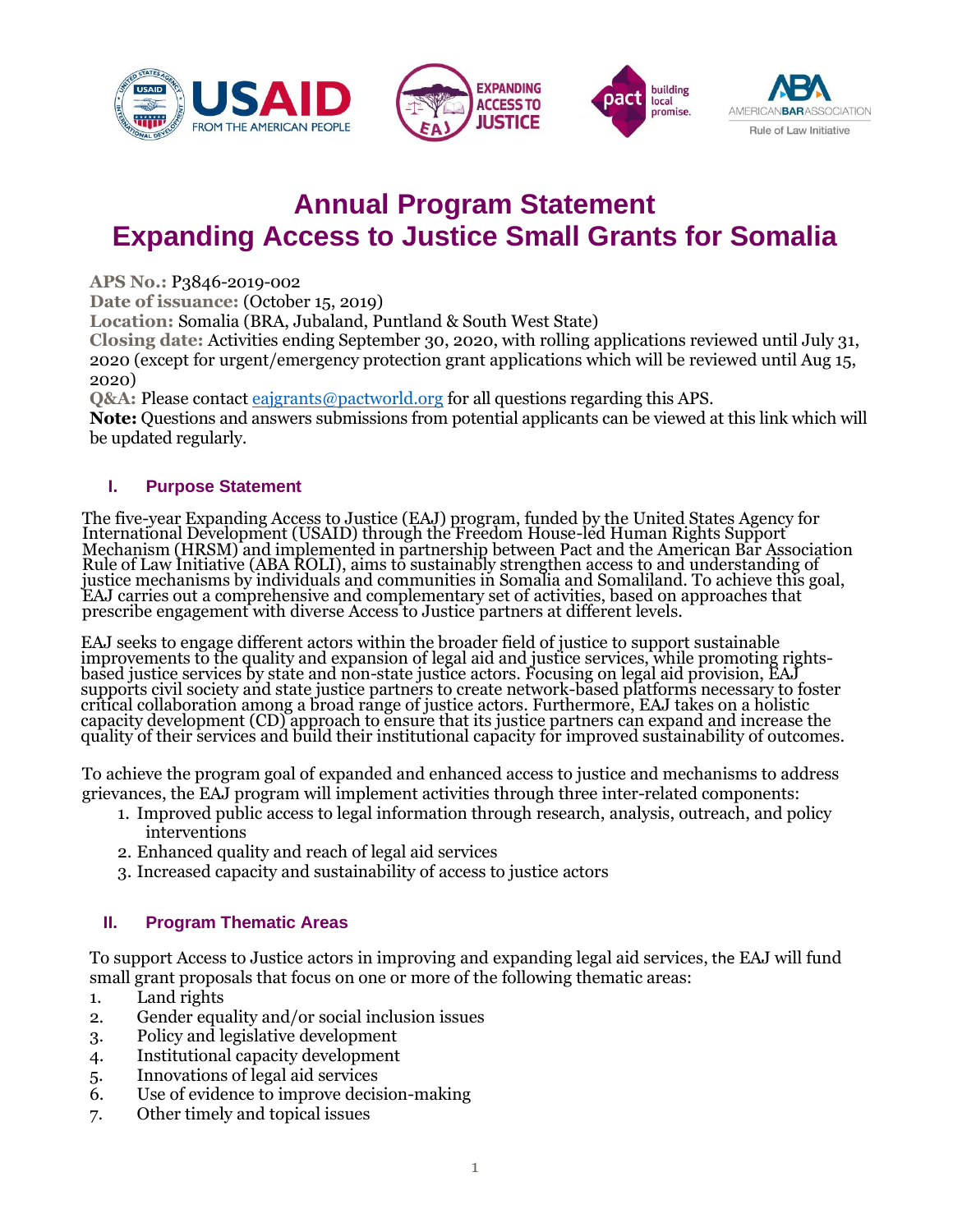





#### **III. Categories of Grants**

To support Access to Justice actors in influencing policies on key access to justice and rights issues in Somaliland, the project seeks to support selected legal aid organizations (LAOs) with small grants.

#### 1. **Strategic Opportunity Grants**

- ➢ Short-term grants for influencing policies or local decision-making processes on issues related to access to justice or legal aid services;
- ➢ support for advocacy/engagement with state and non-state justice actors (including governmental actors);
- ➢ strategic or pilot research and learning events;
- ➢ and funding for LAO-supported strategic litigation.

Examples of activities under this category may include community or national forums (venue rental, participant travel, external trainer/facilitator costs); support for legislation and policy development to improve Access to Justice and legal aid provision; policy analysis (technical experts); and publication costs.

## **2. Legal Aid Expansion and Protection Grants**

- $\triangleright$  Support to establish additional service points in a new location (legal aid desk, legal aid clinic, one stop center);
- $\triangleright$  support to provide legal assistance in response to urgent or emergency issues;
- ➢ critical or relocation support to individuals or communities;
- $\triangleright$  support for public outreach campaigns on pertinent grievances and conflicts.
- ➢ Other innovative ways of promoting legal aid

Examples of such grants may include piloting of new mobile legal aid service delivery tools; initial personnel deployment, operational or administrative costs (paralegals, lawyers, transport, office operations) for new or expanding legal aid service points; radio-related activities, such as public announcements, talk shows, etc.; information, education & communication (IEC) materials for public outreach campaigns; or initial travel, resettling cost, legal fees for emergency legal or relocation for clients.

## **3. In-Kind Grants (to formal justice institutions)**

- ➢ Support to justice institution led policy review processes ;
- $\triangleright$  Support for the development of information systems to improve the use of evidence by justice actors;
- ➢ Support to fostering or strengthening sector-wide collaboration and networking between LAOs and government.

Examples of such grants may include logistics, venue costs, or IT supplies.

#### **Applicants must indicate one of the three grant categories above in their applications.**

EAJ anticipates these awards will be cost-reimbursable, fixed obligation, or in-kind grants. These grant types will be based on the program description and the results of the partners' pre-award risk assessment, which will be conducted prior to issuance of the award.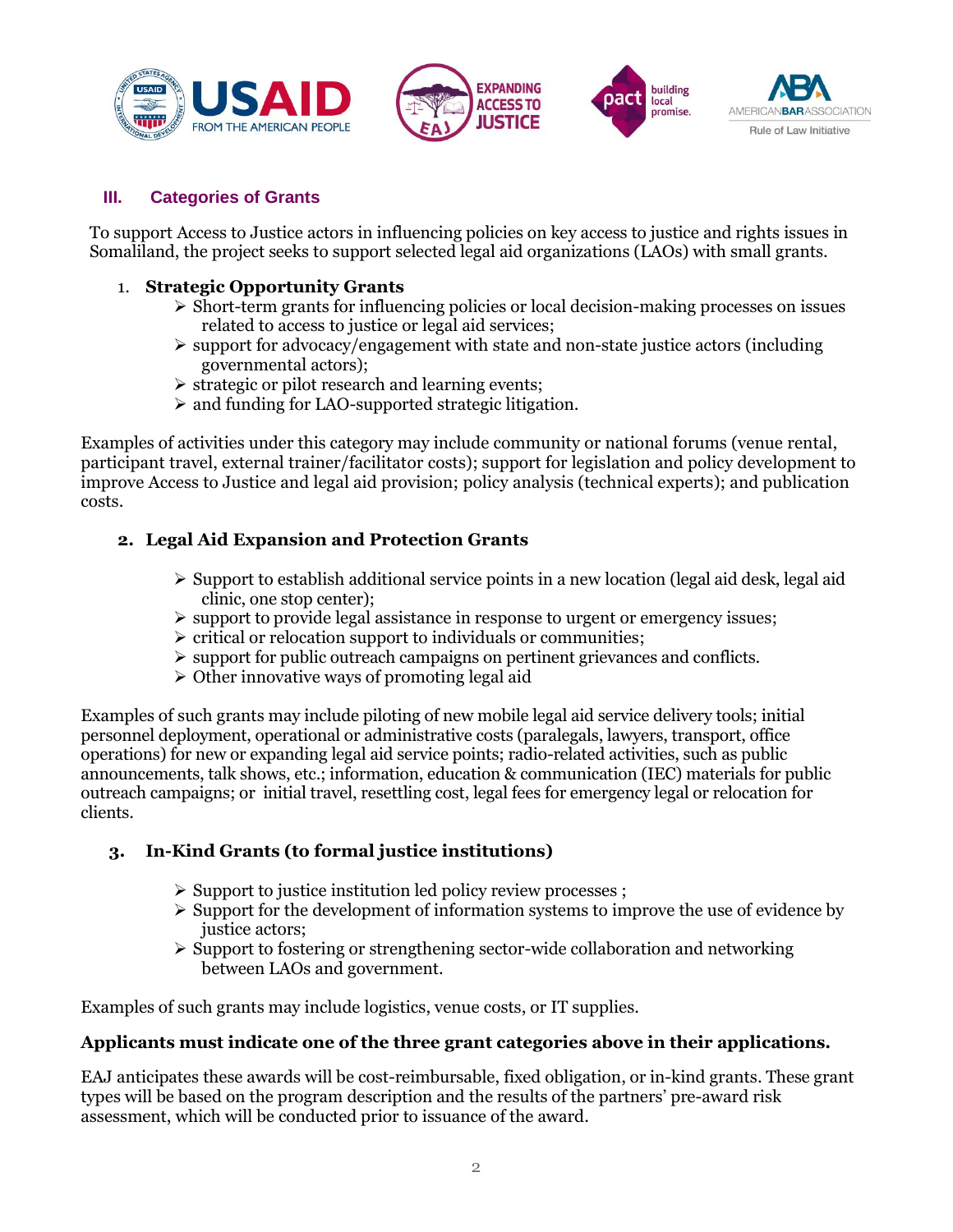







# **IV. Eligibility**

Applicants must meet the following criteria:

- 1. Be either legally registered as NGO/CSO or Company under Somaliland laws. For NGOs, a certificate of compliance is required, and for Companies a business license and tax registration.
- 2. Have a DUNS number (a nine-digit identification number required for all procurement-related activities). A DUNS number is not required for the application but will be required for the receipt of the award.
- 3. Not be a registered political party.
- 4. Not individuals

## **V. Funding limits and duration of the project**

Projects to be funded under this APS should have a very specific programmatic focus and should be time-bound. Subject to the availability of funds, the maximum funding for each project will be \$30,000 for Strategic Opportunity Grants; \$30,000 for Legal Aid Expansion and Protection Grants; and \$30,000 for In-kind Grants with an implementation period between *1 week and 5 months*. Negotiations will be conducted with successful applicants only. The EAJ program reserves the right to award any or none of the applications submitted. EAJ reserves the right to award less or more than the amounts described above in the absence of worthy applications or under such other circumstances as the program may deem to be in the best interest of the U.S. Government.

#### **VI. Application Submission**

All submissions must follow the guidelines below:

## **1. Application submission deadline**

Applications will be accepted on a rolling basis and will be reviewed monthly. At the program's discretion, application reviews may be held more than once a month.

## **2. Submission method for final application**

Applications need to be submitted electronically to [eajgrants@pactworld.org](mailto:eajgrants@pactworld.org)[.](mailto:DDAgrants@pactworld.org) EAJ is not accepting paper applications for this APS.

The email subject line should read "EAJ APS Somaliland – *name of organization submitting application*." Technical applications and attachments must be submitted in Microsoft Word or Adobe PDF. Budgets must be submitted in Microsoft Excel.

## **VII. Application Format**

Applications should be based on solid understanding of the justice context and the problem to be addressed, prior institutional experience of the applicant, and feasible but innovative ideas for approaches. The applicants are encouraged to propose their own approaches rather than responding to prescribed ones. In all cases, applicants shall clearly explain the rationale for the proposed approach(es). To facilitate the competitive review of the applications, the program will only consider applications conforming to the template provided in the APS.

be reviewed for responsiveness to the specifications outlined in these guidelines and the  $\frac{3}{3}$ All applications that are received by the deadline and that meet all eligibility requirements will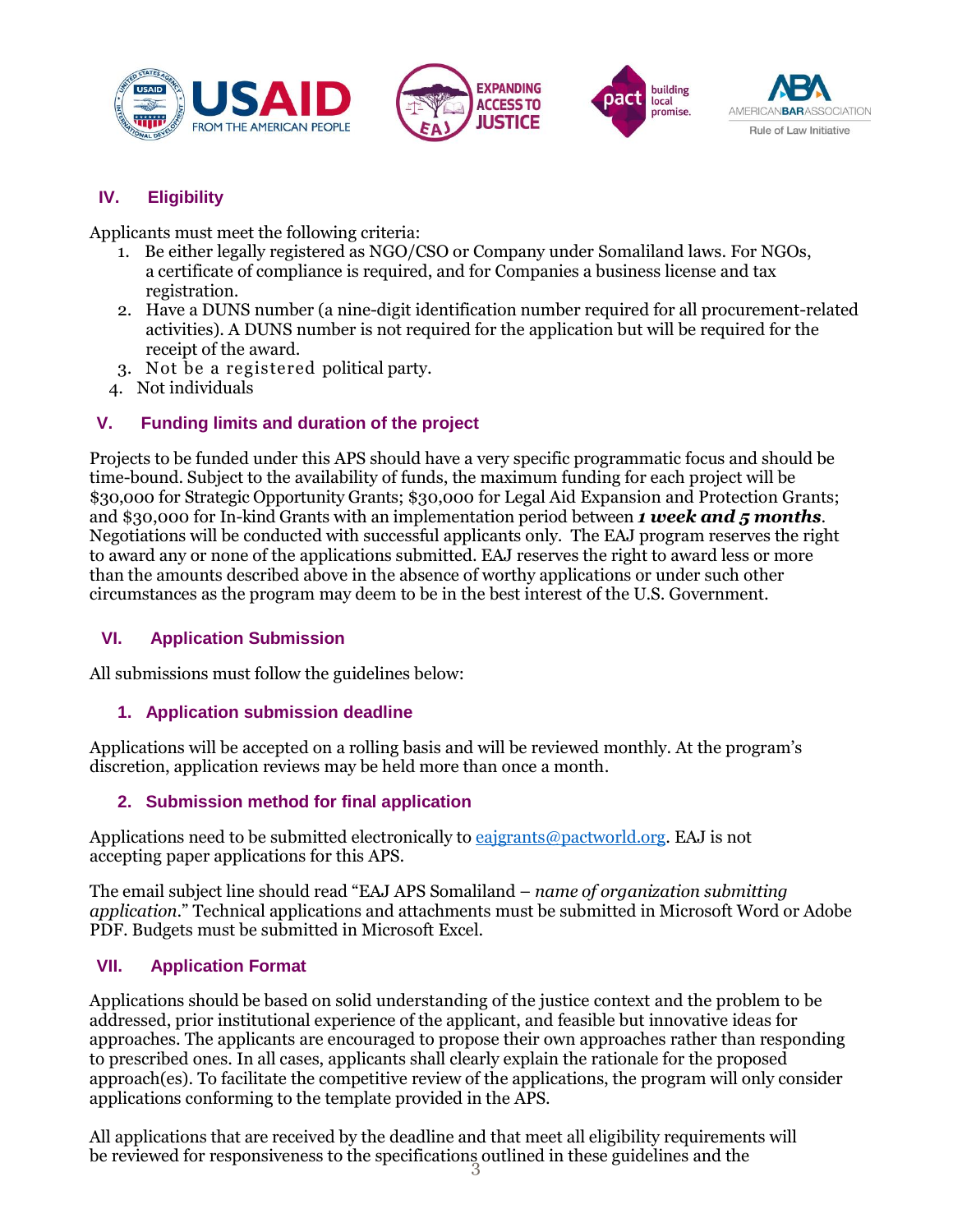





application format. Applications should respond to the evaluation criteria. EAJ may provide support to selected grantees to refine their proposal prior to award. Where necessary, the program may convene a joint design workshop for selected proposals within the same thematic areas to strengthen linkages in outcomes.

#### **1. Technical Project Design Application**

#### Limit of five (5) pages, including:

**Cover page**

#### **Technical Approach and Feasibility of Project Design** (up to 2 pages)

The applicant's technical approach should include:

- Proposal and funding summary
- A problem statement or action-forcing event
- Background
- Theory of change and results framework, including anticipated project outcome(s)
- A description of the activities to be undertaken, organized by thematic area and anticipated results
- Identification of program's geographic focus
- Assumptions and Risks/Mitigation

#### **Management and Staffing Plan** (up to 1/2 page)

The management and staffing plan should show the roles and responsibilities of all staff who will participate in the project

**Past Experience** (up to 1/2 page)

Describe the organization's previous experiences as they pertain to the project objective

## **Monitoring and Evaluation Plan** (up to 1 page)

Describe how the project will ensure high quality data is collected for outputs and outcomes intended.. The application should demonstrate how data, disaggregation and other important information for the below indicators (**if applicable to your project),** will be collected, tracked and reported. Consider using a table in addition to a brief description to make the information under this section clear. **Possible indicators:**

- Number of commitments made by justice actors to broaden access to justice for women and marginalized population
- Number of justice institutions that modified their practices to be more inclusive
- Number of procedures, policies, or laws proposed, drafted, or adopted to promote improved practices in access to justice
- Number of clients assisted with resolving their cases
- Number of access to justice actors who have expanded services and or locations where they offer services
- Number of justice and/or legal service providers trained
- Number of events or activities implemented under
- Number of people reached through the project

#### **Work Plan** (up to 1 page)

An illustrative work plan for activities clearly identified in the program description and the applicable time frames.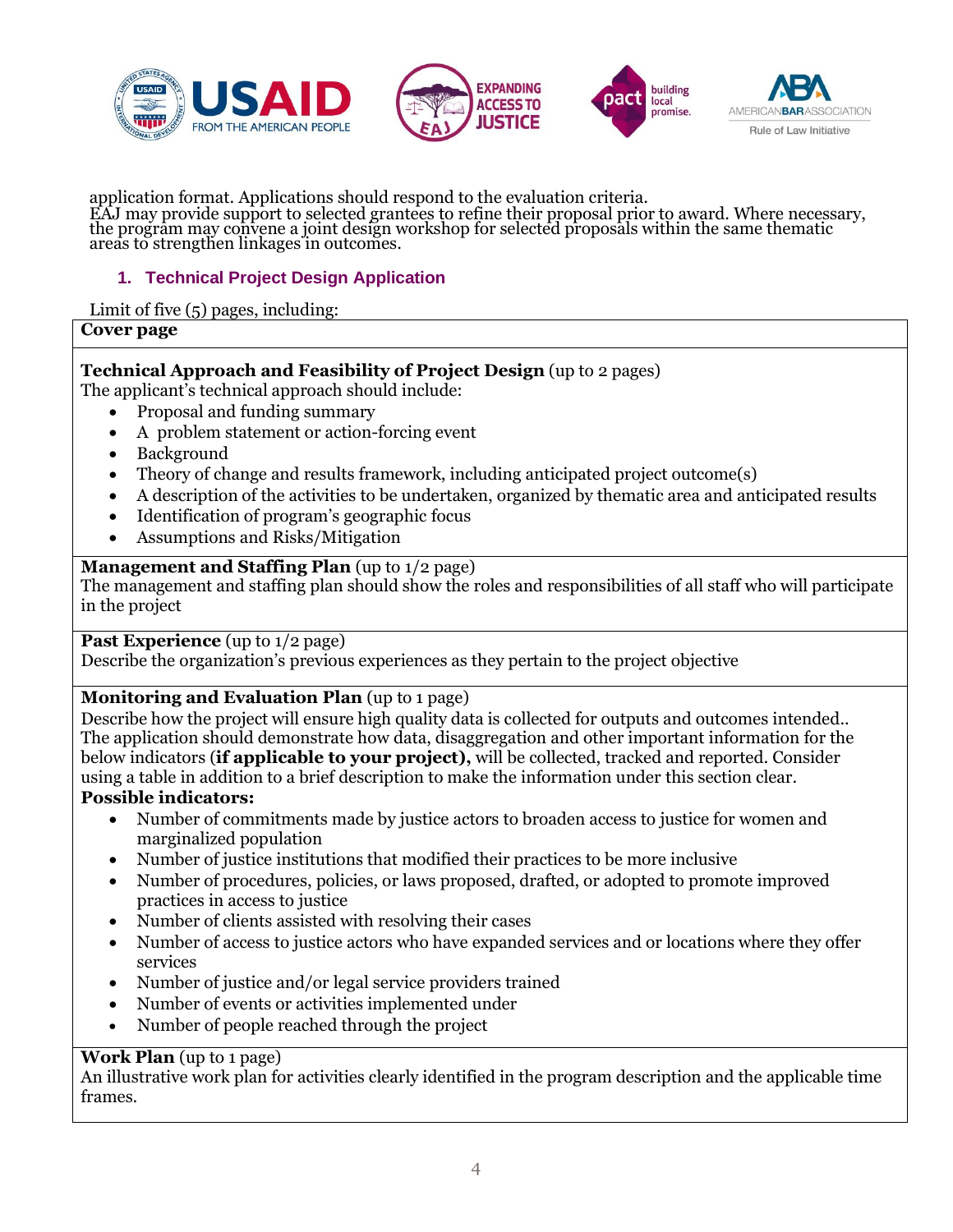







## **2. Cost (Budget) application (Limit of 2 pages)**

The applicants should use the attached budget template and budget narratives template. The budget should include all costs, in USD, anticipated for the proposed activity. Please ensure to complete the budget narratives document that clearly explains the budget so that reviewers have clear understanding of costs.

#### **Other required documents**

- Applicants are required to provide their registration and other relevant documents, such as letters of support and recognition from the government. These documents do not count towards the technical and cost application page limits.
- Sub-Awardee Risk and Responsibility Assessment Cover Page (one page).

#### **Any questions or requests for clarification related to this call for proposal should be submitted to [eajgrants@pactworld.org.](mailto:eajgrants@pactworld.org)**

#### **VII. Evaluation Criteria**

| <b>Evaluation Criteria</b>                                                                                                                                                                                                                                                                                                                                                                        | <b>Points</b>    |                       |           |
|---------------------------------------------------------------------------------------------------------------------------------------------------------------------------------------------------------------------------------------------------------------------------------------------------------------------------------------------------------------------------------------------------|------------------|-----------------------|-----------|
|                                                                                                                                                                                                                                                                                                                                                                                                   | <b>Strategic</b> | Legal aid             | In-Kind   |
|                                                                                                                                                                                                                                                                                                                                                                                                   | Opportunity      | <b>Expansion</b><br>& |           |
|                                                                                                                                                                                                                                                                                                                                                                                                   |                  | Protection            |           |
| I. Technical Approach and Feasibility of Program Design<br>- Design is informed by local context and needs.<br>- It is responsive to an urgent need or demonstrates clearly the<br>innovative character of the proposed activities.<br>- It includes coordination with other CSOs or government<br>entities' advocacy efforts.<br>- It is in line with the thematic areas outlined in Section II. | 45               | 45                    | 55        |
| <b>II. Management and Staffing Plan</b><br>Extent to which the management and staffing plans<br>demonstrate the applicant's ability to effectively implement<br>proposed activities.<br>Sufficient level of effort to achieve stated results.                                                                                                                                                     | 10               | 10                    | $\rm N/A$ |
| <b>III. Past Experience</b><br>- The organization has managed successful projects of similar<br>size and scope.                                                                                                                                                                                                                                                                                   | 10               | 10                    | 10        |
| <b>IV. Monitoring and Evaluation Plan</b><br>Plans to collect data, ensure data quality, and measure<br>progress using indicators.<br>Feasibility of proposed indicators and targets.<br>Extent to which the application includes a plan to use the<br>$\overline{\phantom{a}}$<br>data for reporting, reflection and learning.                                                                   | 10               | 10                    | 10        |
| <b>V. Work Plan</b><br>- Feasible timeline for implementation of activities.                                                                                                                                                                                                                                                                                                                      | 10               | 10                    | 10        |